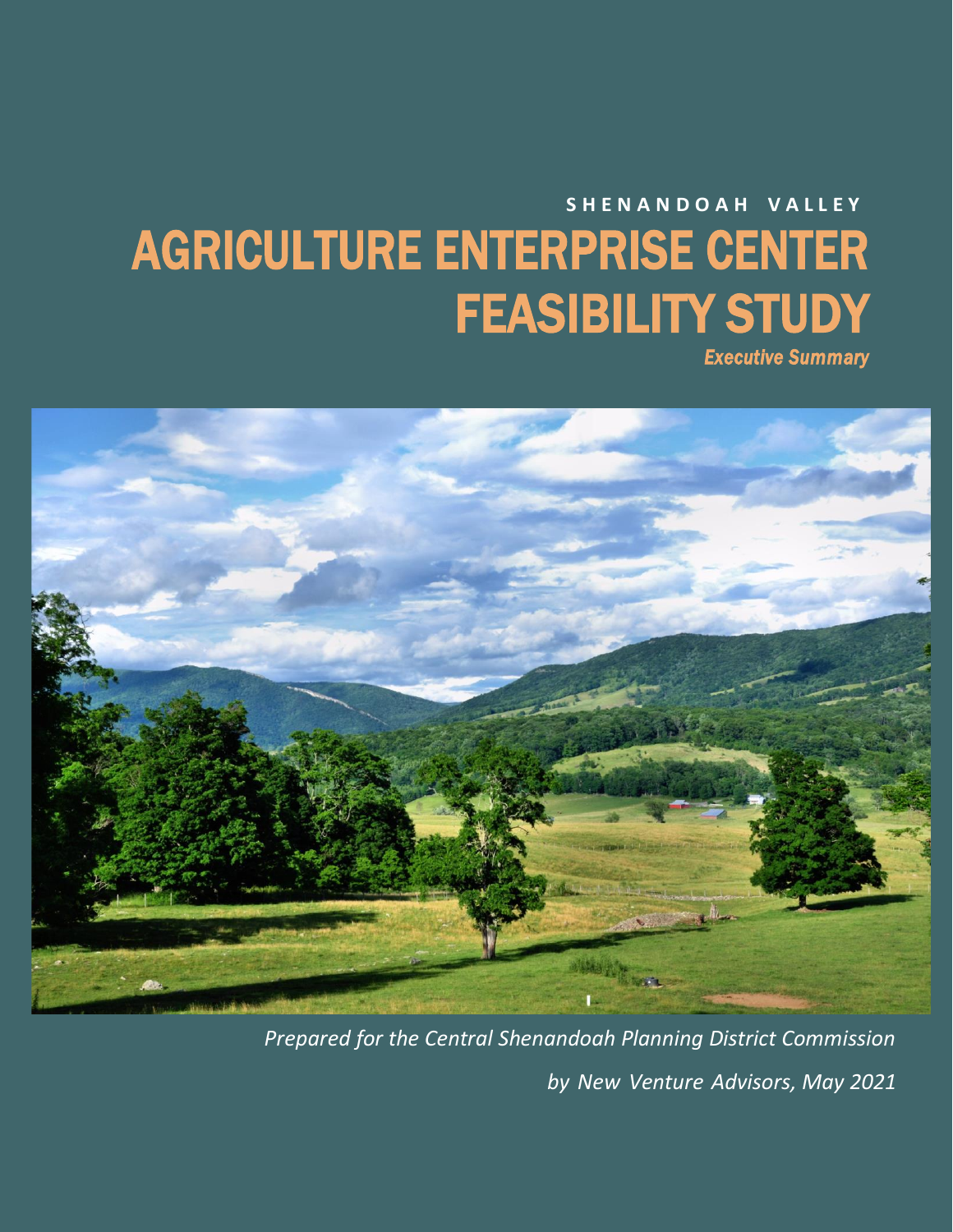This study was conducted by New Venture Advisors for the Central Shenandoah Planning District Commission.



*Bonnie Riedesel, Executive Director Elizabeth McCarty, Deputy Director Rachel Salatin, Marketing Coordinator*



*Kathy Nyquist, Principal Caroline Myran, Project Leader Melissa Hamilton, Engagement Leader Andrea Carbine, Kitchen Operations Specialist Anna Kalavagunta, Finance Specialist Joel Berman, Kitchen Design Specialist Sheree Goertzen, Research Analyst Emmy Nyquist, Research Assistant*

### Central Shenandoah Planning District **Commission**

The Central Shenandoah Planning District Commission (CSPDC) was formed to help communities and agencies within the Central Shenandoah Valley work together by providing high quality planning technical assistance and facilitation services that address local, regional and state needs in an innovative, timely and cooperative. The CSPDC is comprised of five counties, five cities, and eleven towns in the heart of the Shenandoah Valley in the western part of Virginia. A Board of representatives from each governmental subdivision oversees the activities of the Commission. https://www.cspdc.org

#### New Venture Advisors LLC

New Venture Advisors (NVA) is a consulting firm that specializes in food system planning and infrastructure development. Since 2009, NVA has helped more than 100 communities across North America identify strategies to develop food systems, food enterprises and food policies that are good for farmers, food entrepreneurs, consumers, and the intermediaries that connect them. https://www.newventureadvisors.net

#### Funding for this study was generously provided by:



**VIRGINIA INITIATIVE FOR GROWTH & OPPORTUNITY** 

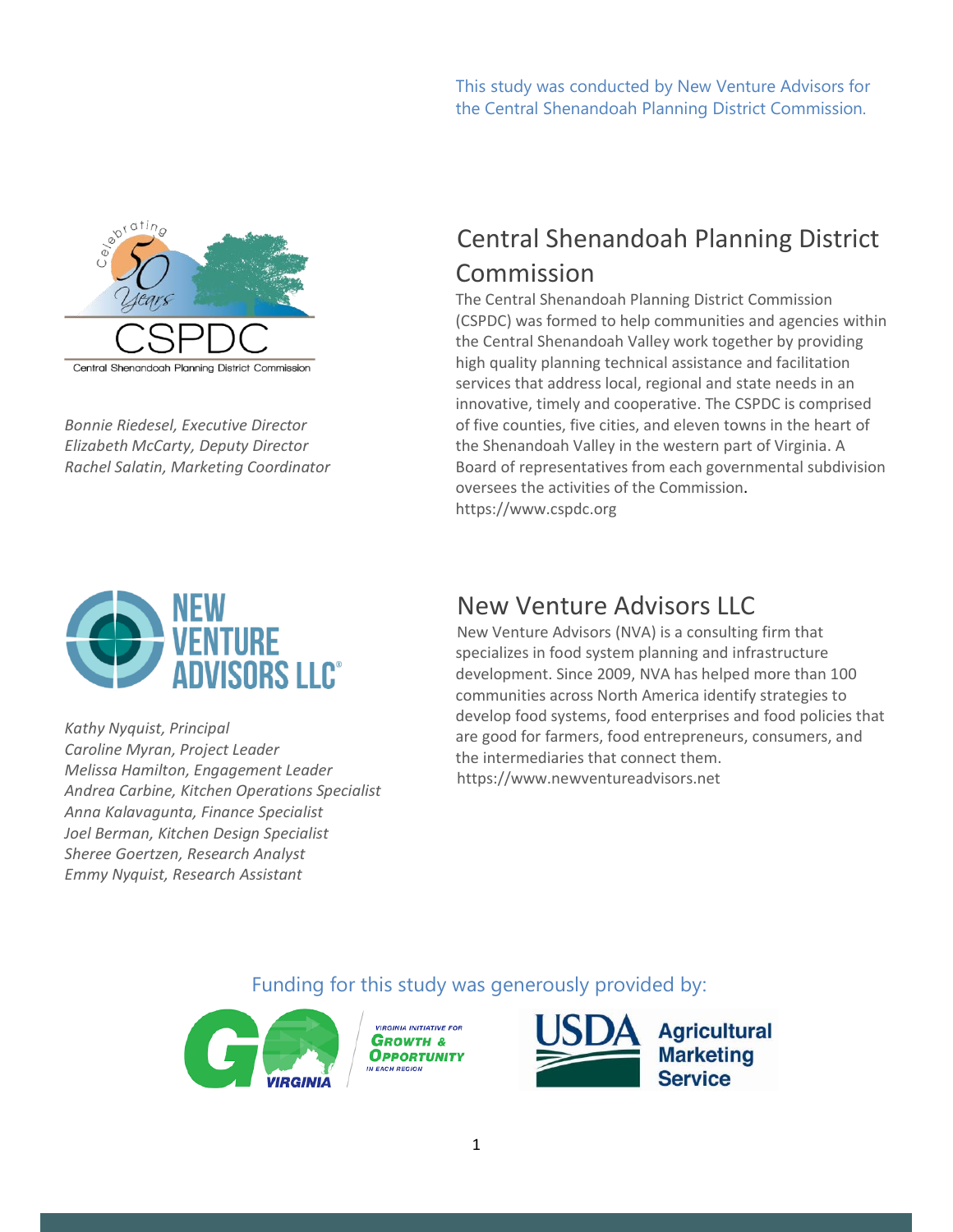## Executive Summary

The Central Shenandoah Planning District Commission (CSPDC) identified an opportunity to perform a feasibility study to determine the viability of a certified, commercial, shared-use Agricultural Enterprise Center located in the Central Shenandoah Valley. In March 2020, the CSPDC issued a request for proposal (RFP) for a consultant to undertake a feasibility study. New Venture Advisors (NVA) was selected and began work on this project in July 2020.

*Goal and Vision*: The goal of the project is to support business diversification and growth in the Shenandoah Valley through value-added products and the delivery of agricultural goods and products to new markets, specifically supporting local food entrepreneurs and farmers. The vision of the Agricultural Enterprise Center is to bring a multi-use facility to the region that can help local growers and producers expand their market area, bridge the market gap, and pool together products to meet market demands.

*Project Objective:* The objective of this feasibility study is to determine an optimal operating model for this potential facility based on the needs of in-region stakeholders (i.e., farmers, food businesses, and buyers). The study was organized into the following phased approach:

| <b>Phase</b>                         | <b>Activities</b>                                                                                                          |  |  |  |
|--------------------------------------|----------------------------------------------------------------------------------------------------------------------------|--|--|--|
| <b>Phase 1: Market Analysis</b>      | Interviews, Surveys, Landscape Analysis                                                                                    |  |  |  |
| <b>Phase 2: Business Analysis</b>    | Operating Model, Capacity and Break-Even Models, Building Program,<br>Site Exploration                                     |  |  |  |
| <b>Phase 3: Refinement</b>           | Operating Model and Building Program Updates, Financial Projections,<br>Schematic Drawings, SWOT Analysis, Risk Assessment |  |  |  |
| <b>Phase 4: Community Engagement</b> | Formal Plan Reveal with Community Stakeholders                                                                             |  |  |  |
| <b>Phase 5: Finalization</b>         | Final Report, Executive Presentation                                                                                       |  |  |  |

*Project Funding*: In 2020, the CSPDC was awarded a grant from the U.S. Department of Agriculture's Local Food Promotion Program. Combined with a GO Virginia Enhanced Capacity Building grant, these funds were used to conduct a feasibility for an Agricultural Enterprise Center in the central Shenandoah Valley.

*Key Research Findings*: Key themes emerged during the market analysis. The Shenandoah Valley, uniquely centrally located for both regional and national distribution, presents an opportunity for small farm growth and to connect with existing infrastructure and services within the region. Surveys and interviews identified the need to meet the growing consumer demand for quality local product and convenience and the desire to create stronger networks and partnerships for scale. There is a general sentiment of pride of the rich agricultural history of the region, and the following needs were identified to bolster this industry: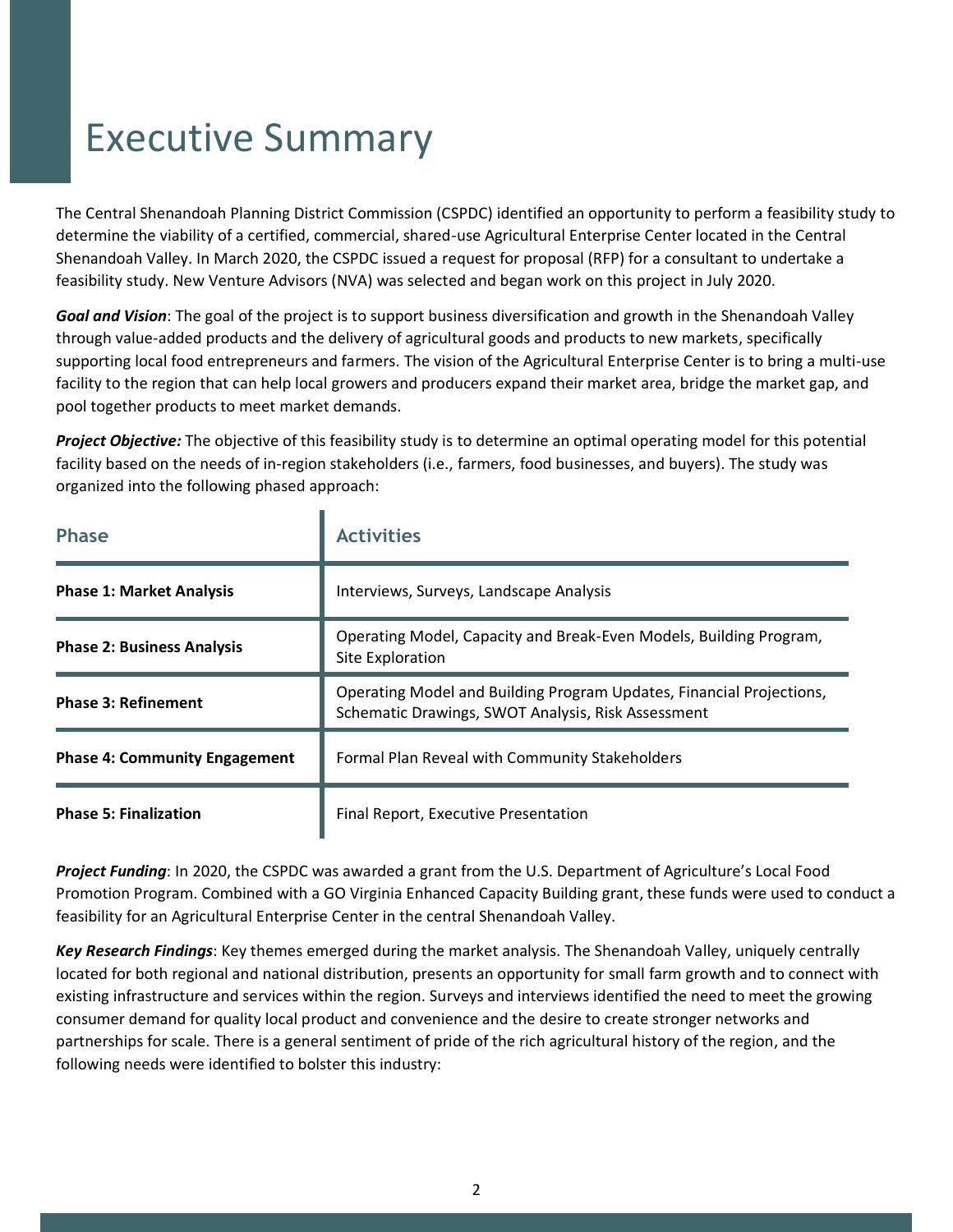Research Summary

- Small farmers will need to pivot and become wholesale ready in order to reach more markets/customers outside of direct-to-consumer sales.
- Significant interest in having a USDA-inspected shared-use commercial kitchen in the region, as farmers currently have to travel outside the region for access.
- Research found high interest in services that can take the onus off the farmer or business to do marketing, sales, distribution, and regulatory compliance.
- Farmers in the region are independent yet want access to shared resources.
- Virginia farmers are competing with ranchers in the West and commodity farmers in the Corn Belt, but the region doesn't have the acreage to compete with either: farmers have the opportunity to focus on high-value, specialty crops to differentiate from commodity agriculture.
- The region can grow a diversity of crops and specialty produce, top crops grown include: tomatoes, potatoes, squash, beans, sweet corn, cucumber, greens/lettuces, beans, berries, peaches, apples, and grapes.
- Local demand/buying power *within* the region is limited but is strong in nearby cities and within the state of Virginia, and there is growing demand for high-value hand-picked crops (i.e., asparagus, berries, tomatoes).
- A lack of meat slaughter and processing infrastructure in the region is a threat to family farm businesses.

*Recommended Operating Model*: The selected operating model, named The Shenandoah Specialty Meat and Produce Hub (the Hub), may be located in either Rockingham County or Augusta County, near one of the independent cities of Waynesboro, Staunton, or Harrisonburg, however, site selection is still in progress. The mission of the facility will be *to build resilience and sustain small, local farms and food businesses in the Shenandoah Valley.* 

The Hub will have three core service areas: produce aggregation (food hub), meat processing and aggregation (meat hub), and a commercial kitchen.

- The Hub will be a single building with a dual focus on multi-species **meat aggregation and processing** and serving as a **produce hub and distribution center**. A **commercial kitchen** will support both functions.
- The Hub will provide branding, marketing, and sale of high-quality agricultural products through food hub aggregation and online sales to wholesale and retail buyers. Additionally, the facility will focus on the expansion and scale of meat production and distribution within the Central Shenandoah Valley region. Key aggregation, production, distribution, marketing, and warehousing services will be available to support all business stages.



• The Hub will have a special emphasis on supporting meat producers in the region by filling gaps in meat fabrication, processing, labor/training, and storage needs. This model supports the scale-up of the needed butchery workforce